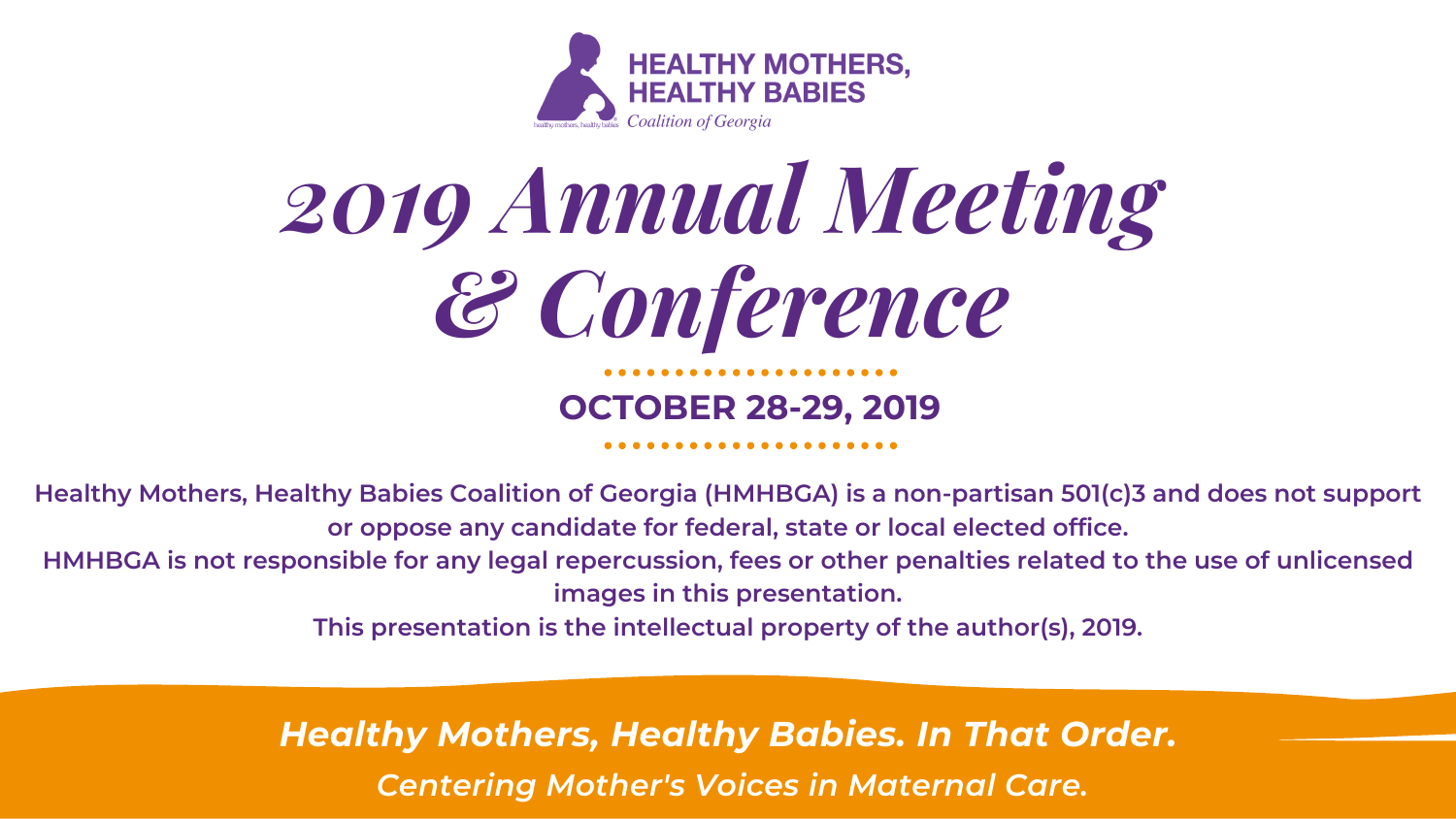

Romaset, Stock ID: 393404053 (2017). *Doctor and patient. Ultrasound equipment.* Purchased from Shutterstock.com.

WHAT FAMILIES SHOULD ASK DURING A HIGH-RISK PREGNANCY…

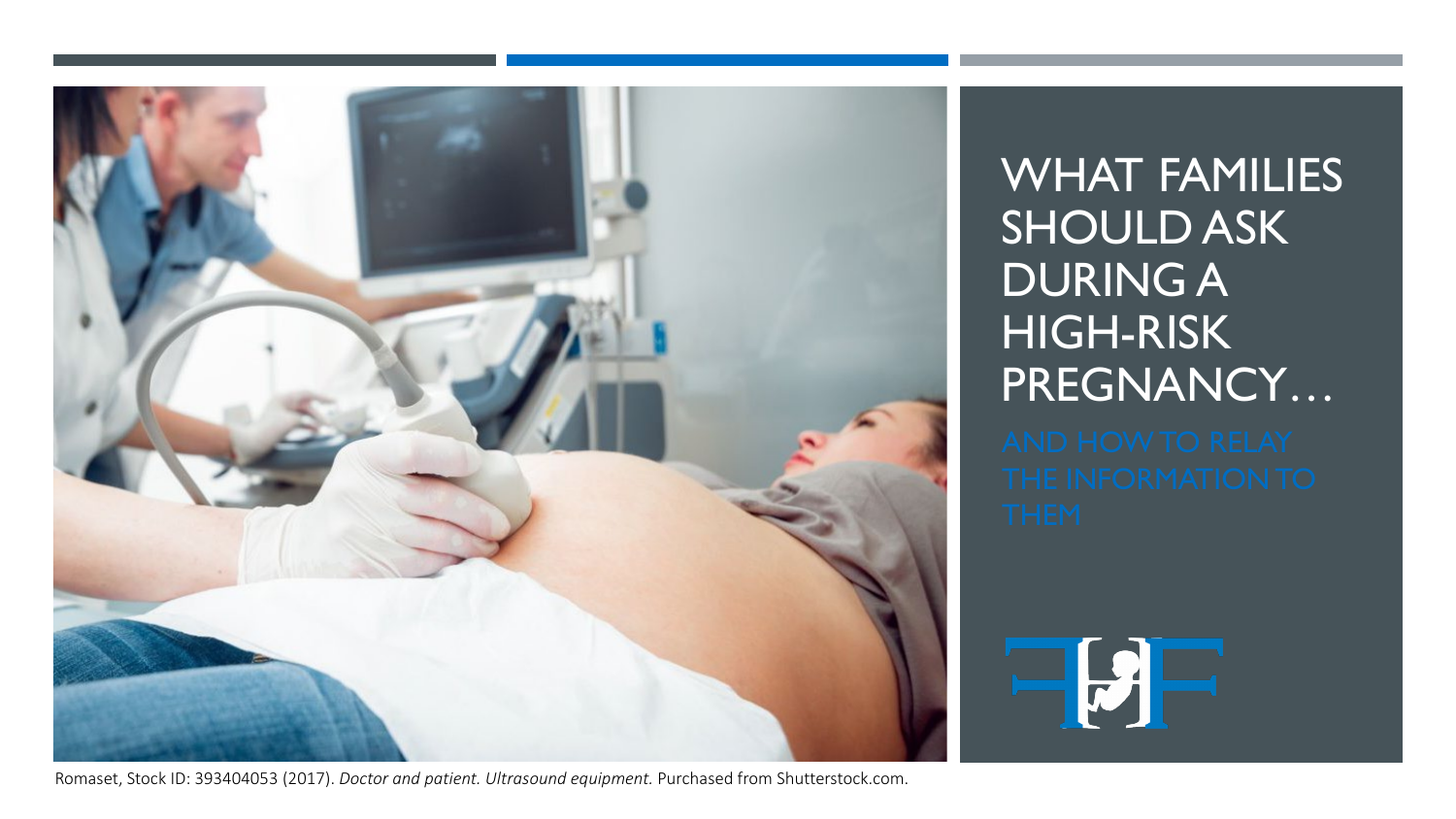## **COMPLICATIONS**

- 6-8% of all pregnancies in the US are characterized as high risk
- 94% of pregnancies report experiencing complications
- The leading causes of high-risk pregnancies include preeclampsia, gestational diabetes, and fetal syndromes
- Birth defects are the leading cause of infant deaths, accounting for 20%
- 17-24 weeks' gestation when a fetal syndrome is detected
- Over 4,000 known fetal syndromes today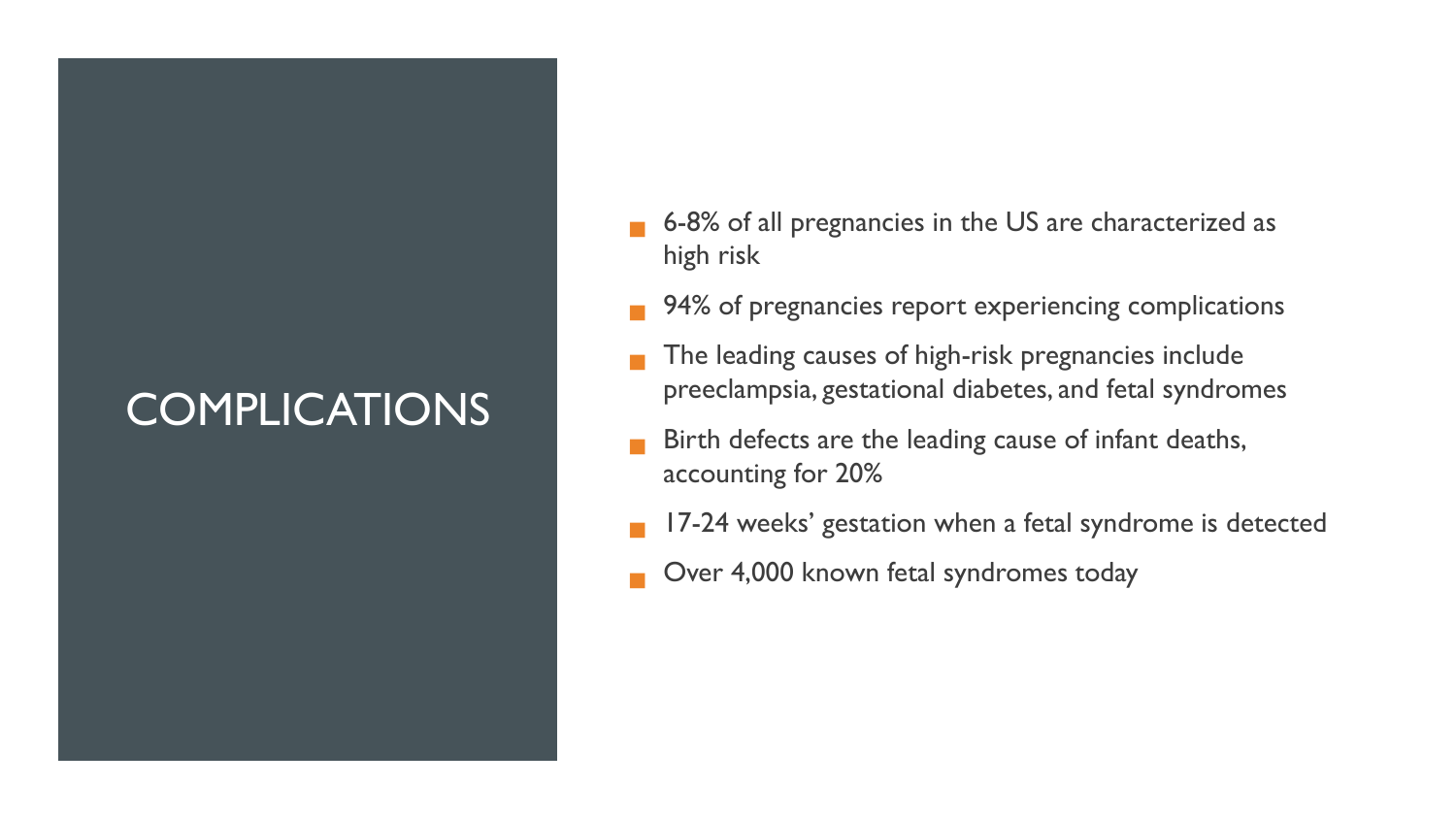## **FETAL** SYNDROMES + **OCCURRENCES**

live births

live births

1 / 4,344 live

births

live births

 Congenital Diaphragmatic Hernia - babies need to be monitored and delivered at a specialized treatment center; often unable to breathe on their own when born. 1 / 3,000-5,000

 Fetal Hydrops - treatment varies, as fetal hydrops is associated with several underlying causes; between 60 and 90% of babies diagnosed die before birth. 1 / 1,500-4,000

> **Hypoplastic Left Heart Syndrome (HLHS) - left** untreated, babies born with this disorder die in the first few weeks of life.

 Lower Urinary Tract Obstruction (LUTO) depending on the severity, the mortality rate for babies with LUTO who do not receive treatment can be as high as 77%. 1 / 5,000-7,000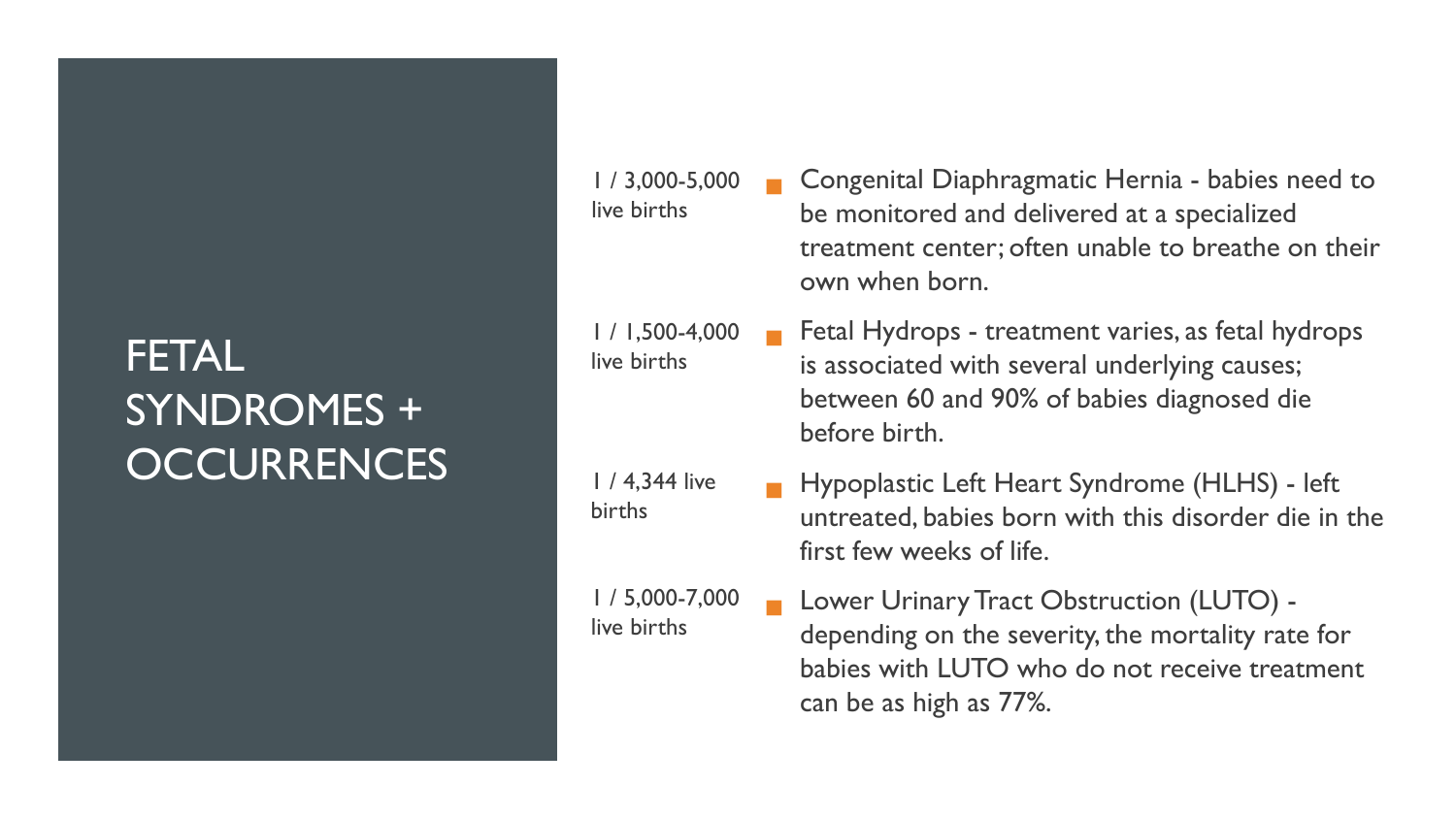## FETAL SYNDROMES + **OCCURRENCES** CONTD.

1 / 35,000-40,000 live births

10-15% of twins (shared placenta)

1 / 35,000 live births

1-3 / 10,000 live births

- Sacrococcygeal Teratomas requires complete surgical resection before/after birth, and generally shows positive outcomes. Large teratomas can cause life-threatening complications for both the fetus and the mother.
- Selective Intrauterine Growth Restriction (SIUGR) - without intervention, the mortality rate of at least one twin prior to birth is 40%.
- Twin Reversed Arterial Perfusion Sequence (TRAPS) - left untreated, one twin will most likely die prior to birth and the second twin has a 50% chance of survival.
- Twin-to-Twin Transfusion Syndrome (TTTS) left untreated, the survival rate is 10-15%.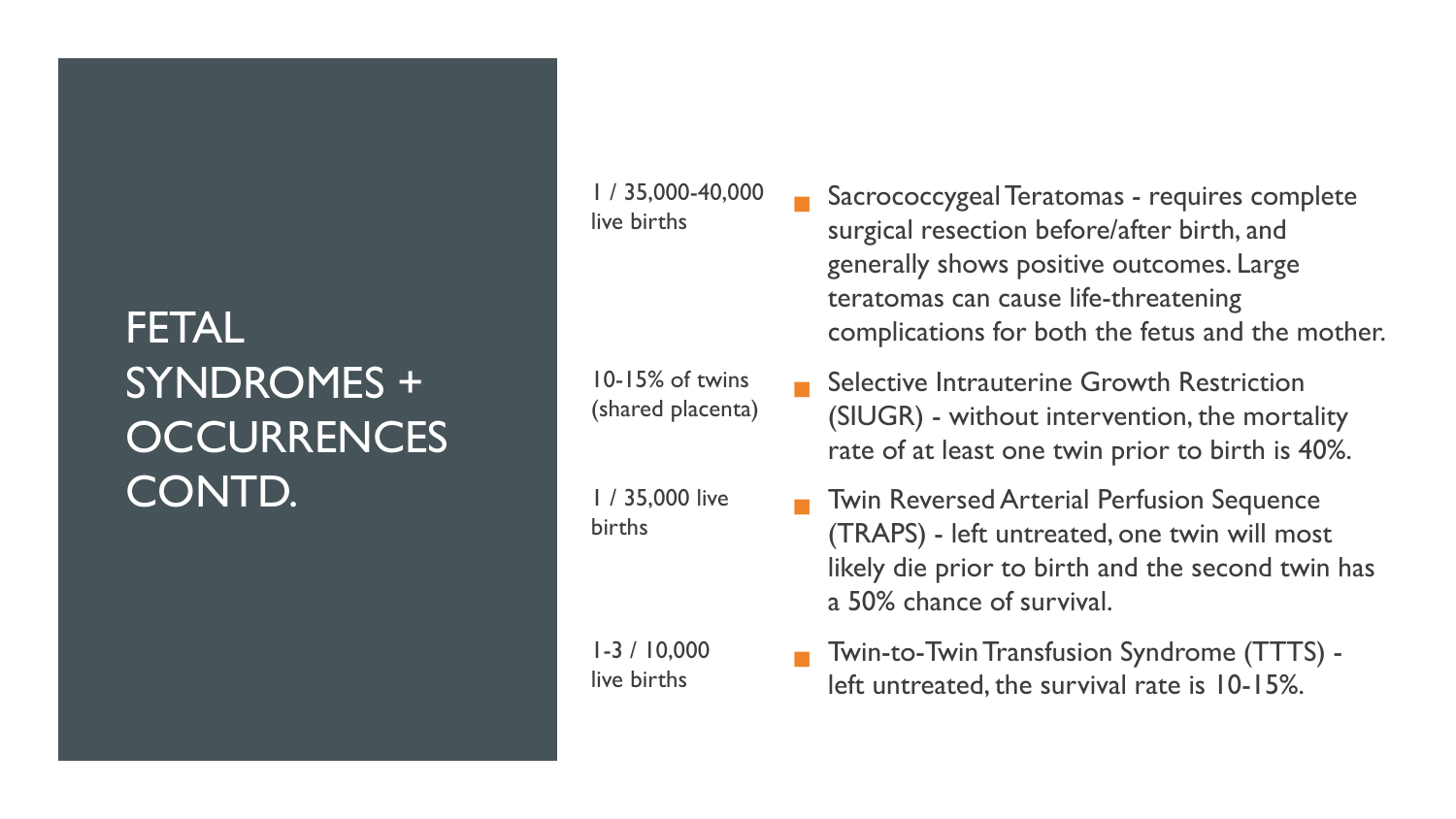

## A HIGH-RISK PREGNANCY DIAGNOSIS: NOW WHAT?

Photographee.eu, Stock ID: 300641399 (2015). *Crying married couple sitting at doctor's office*. Purchased from Shutterstock.com.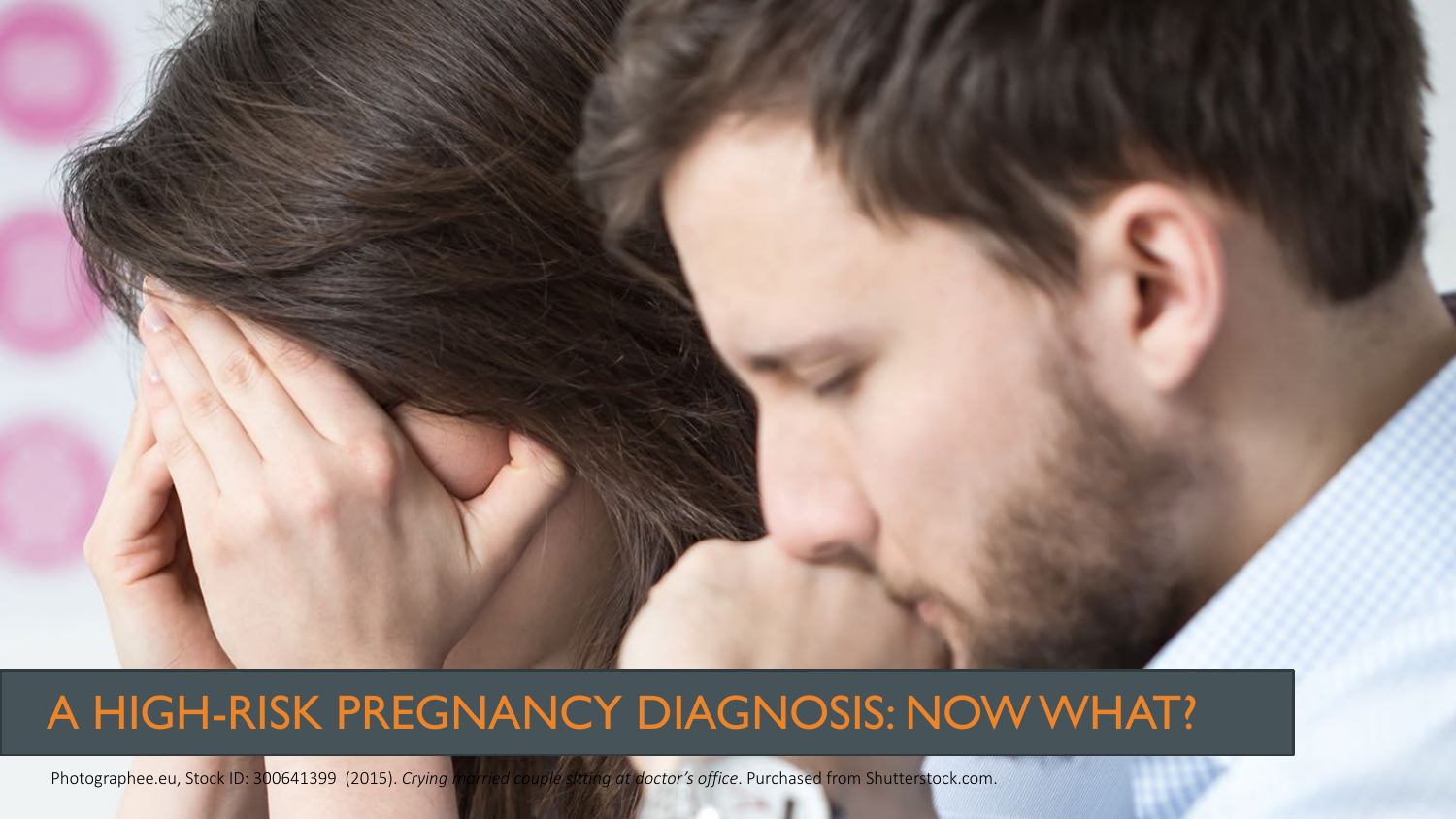#### GENERAL UNDERSTANDING

- Why are they high risk? Age? Results from a scan or test? Current health concerns or genetic markers? Multiple birth pregnancy? Fetal syndrome diagnosis?
- Patient families absorb very little information after the diagnosis
- Provide information and resources for support (i.e. the Fetal Health Foundation www.fetalhealthfoundation.org)
- Keep it simple --- the clinical version leads to confusion and most won't know the questions to ask for clarification
- Plan a follow-up call/visit to answer questions and discuss the plan for moving forward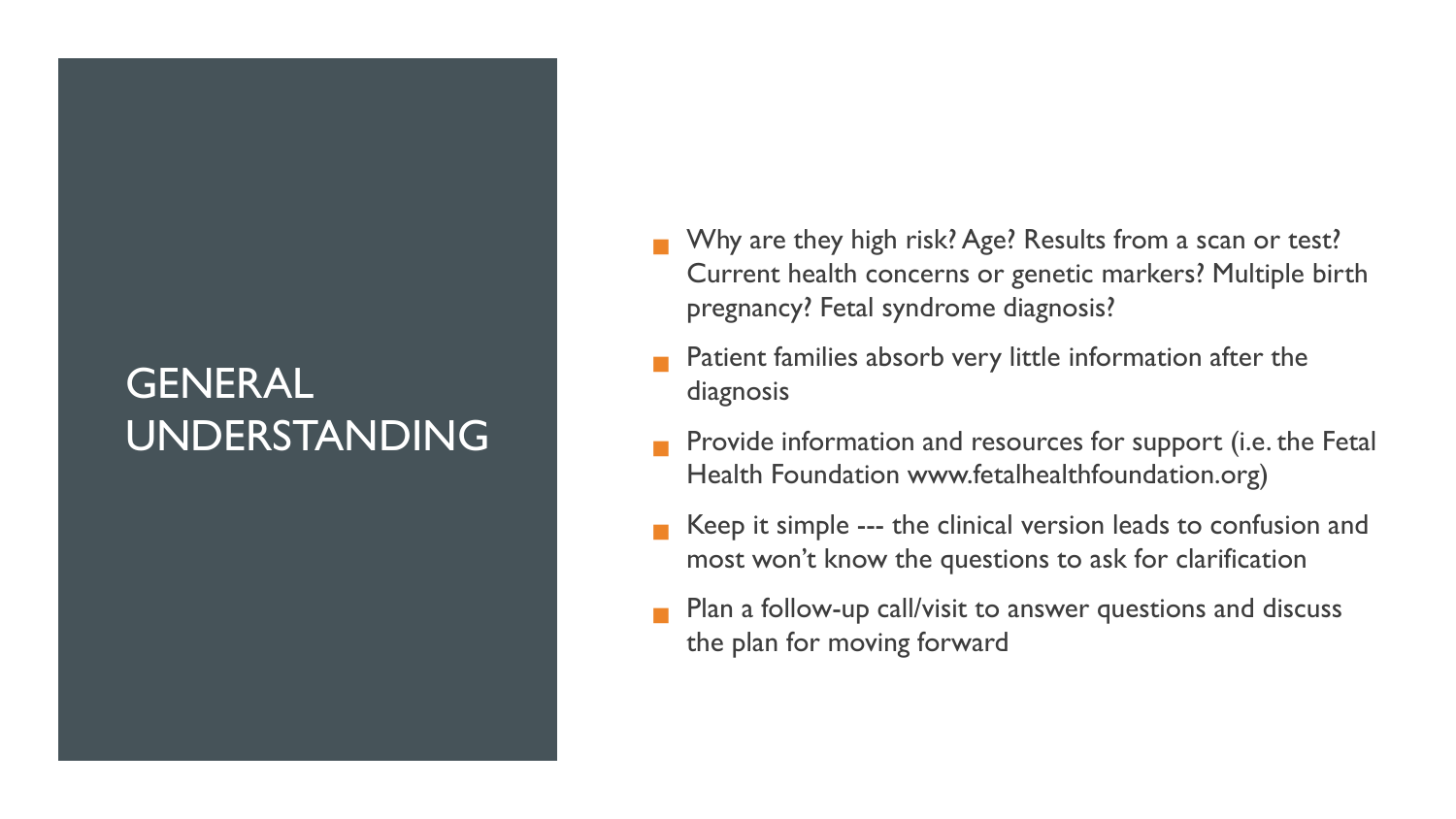## QUESTIONS FOR WHICH TO PREPARE

- Is this my fault? Did I do anything to cause this?
- What can you tell me about my fetal syndrome?
- Is there treatment available and will insurance cover the treatment?
- Will my baby(ies) have a chance to live?
- Is bedrest or inpatient care possible or recommended?
- Can I go back to work?
- What type of monitoring will I need? Will I be seen by a specialist? What can I do for my baby(ies) in between appointments?
- Will my baby(ies) be born prematurely?
- What is the likelihood of a NICU stay?
- How may my birth/delivery plan be altered?
- Are there area supports for parents like us?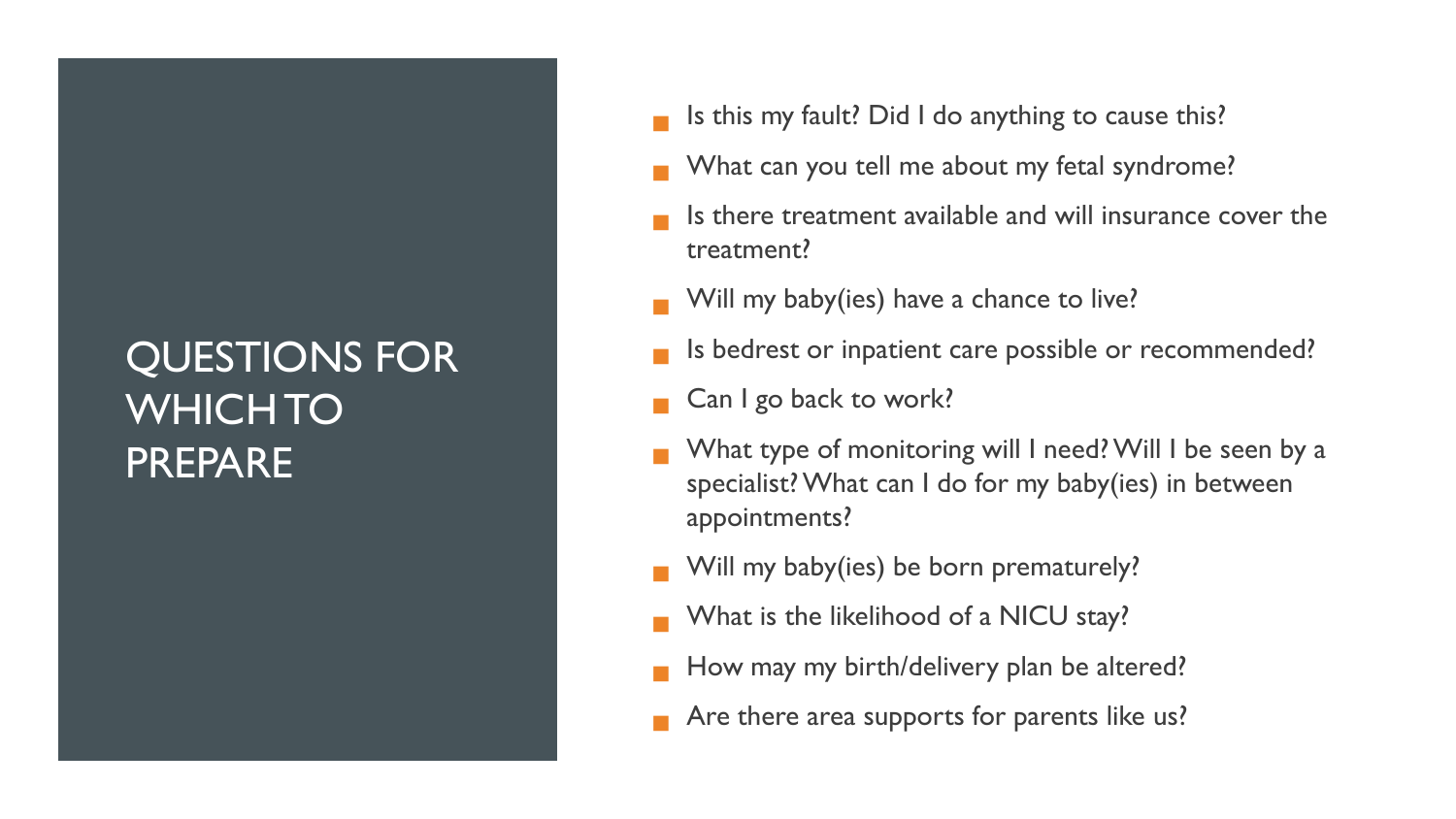#### NEXT STEPS

- Connect with an area specialist
- Review patient files for treatment plan
- Refer patient family to Fetal Health Foundation and other support groups/agencies (note – this never replaces medical information --- everyone's journey will be different)
- Familiarize with other patient families who may be willing to share their experience